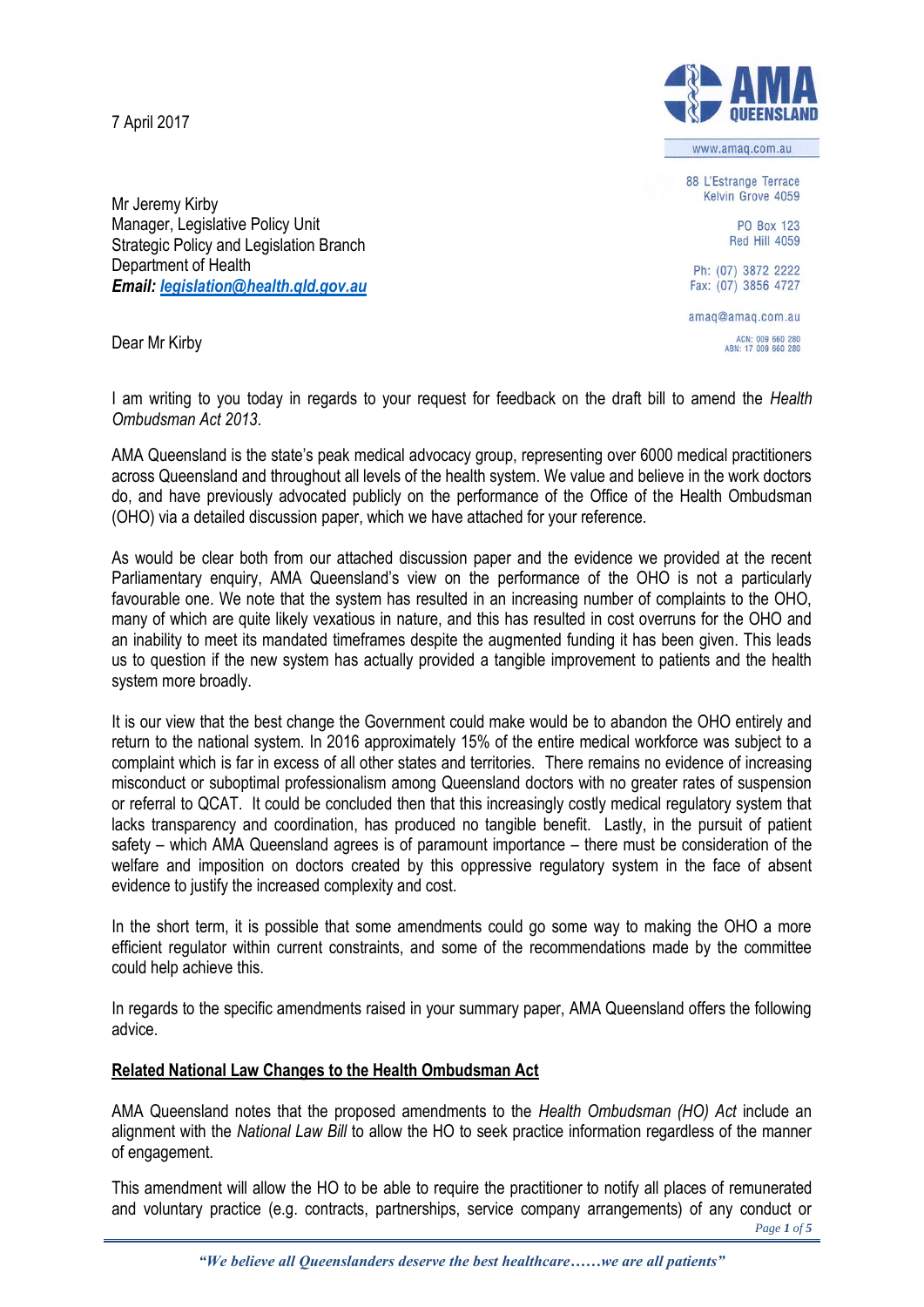performance action against that practitioner. AMA Queensland agrees with the general principle that if a practitioner has conditions placed on them and their practice in Hospital A, that the patients in Hospital B are afforded similar and appropriate protection.

However, if these provisions are read too broadly there is a risk of unintended consequences.

AMA Queensland notes that whilst this does exclude home visits, there is the potential for a practitioner to be required to notify all of the staff specialists at a hospital clinic if the practitioner had rooms in the hospital. Alternatively, a practitioner who uses rooms in a practice, but has no association with that practice, may be required to notify all other practitioners who use those rooms.

It has been raised with AMA Queensland that some medical boards in other jurisdictions have a natural tendency to apply provisions in a far-reaching manner. There are circumstances where the board in these jurisdictions have ordered extraordinarily onerous arrangements for practitioners who have made an error, such that they can't realistically practice. The impact this has on the practitioner can be disastrous, but the impact it can have on service delivery also needs to be considered. For example, limiting a practitioners scope of practice and extra resourcing required to monitor the practitioners activity can have an enormous impact on service delivery. So it is vitally important that these provisions are not used by the Health Ombudsman in a similar manner, as this is not their intent.

AMA Queensland supports the intent of these amendments and understands that in certain circumstances the HO and a practitioner place of practice needs to be aware of performance action taken against that practitioner. However, the potential impact on not only the practitioner but for service delivery can be huge, so there needs to be sensible limits and safeguards to ensure that they are applied in a judicious manner.

AMA Queensland would also like to take this opportunity to state our strong opposition to the part of the National Law which allows the Ministerial Council to appoint a community member of a National Board as Chairperson.

The chair is a very influential and challenging position. This person needs to be able to consider complicated matters that require a detailed understanding of the medical profession. As you may be aware when the Queensland Government reconstituted the State Medical Board in 2014 it appointed a chair from a different profession – a problem which was only recently resolved. This created consternation and significant loss of confidence in the work of the Board among Queensland medical practitioners. AMA Queensland argues strongly that it is essential that the Chair of the Medical Board of Australia remains a medical practitioner. AMA Queensland will vigorously oppose a non-medical practitioner Chair being considered for such a crucial appointment.

#### **Health Ombudsman Act Changes**

The remaining proposed changes to the Health Ombudsman Act (HO Act) canvassed in the document relate primarily to the Health, Communities, Disability Services and Domestic and Family Violence Prevention Committee Report No. 31's fourth recommendation, which required the Queensland Government to "consider introducing amendments to the Act suggested by the Health Ombudsman himself in his submission to the committee."

AMA Queensland supports some of the Ombudsman's changes in principle, however we reserve full judgement on these until such time as we are able to view a draft of the bill with the final wording of the amendments. However, there are two amendments which we have some concerns with and do not support unless some significant safeguards are also provided.

To assist the Department in drafting the bill and its provisions which relate to the Ombudsman's proposed amendments, AMA Queensland offers the following advice.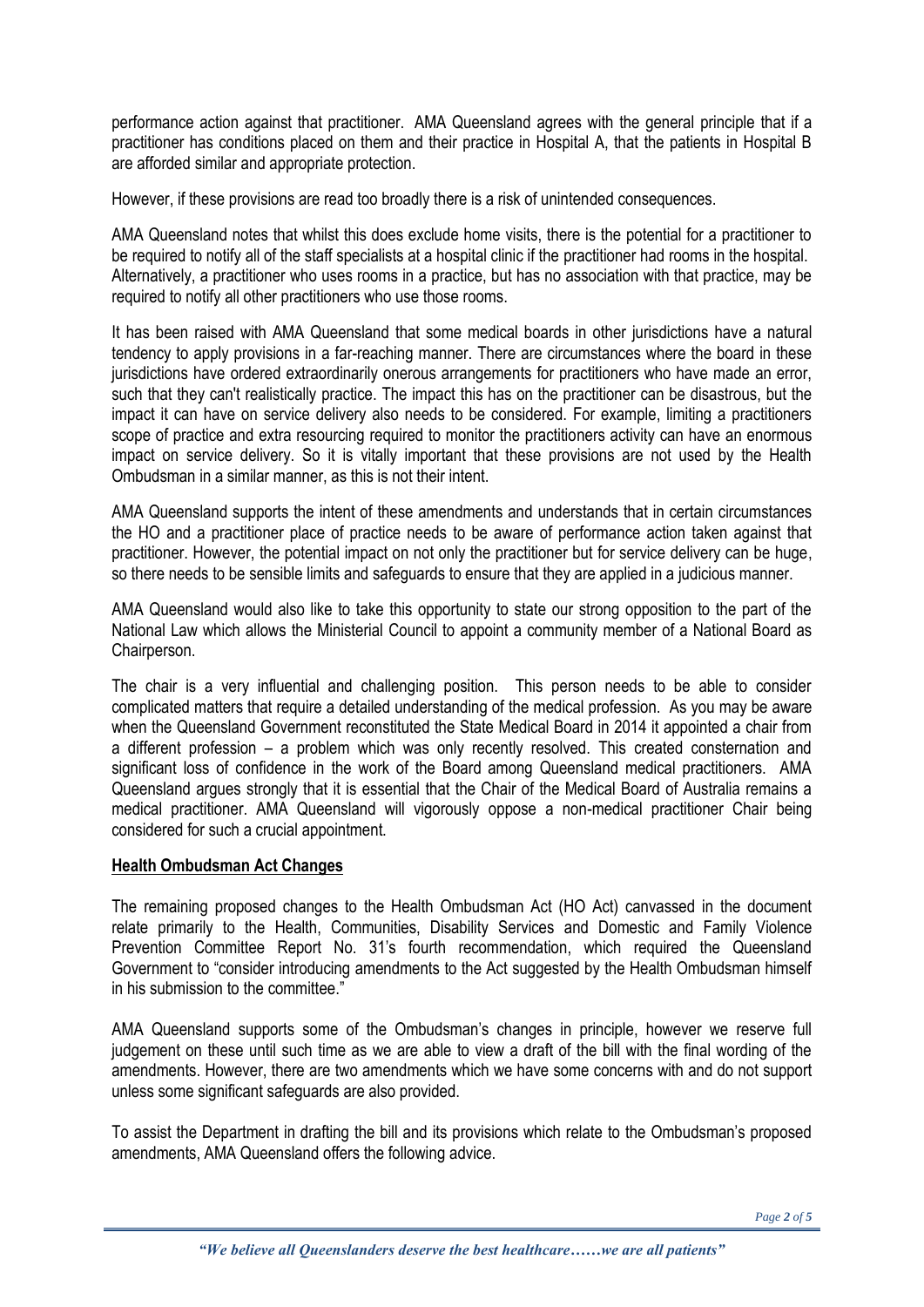### *1. Enabling the Health Ombudsman to review his or her own decision to take immediate action under part 7 of the HO Act, on application by the practitioner or on the Health Ombudsman's own initiative*

The Health Ombudsman suggested inserting new provisions to:

- allow the Health Ombudsman to review his or her decision to take immediate registration action or make an interim prohibition order, on application by the affected practitioner or on the Health Ombudsman's own initiative
- allow the Health Ombudsman to vary an immediate registration action decision or immediate prohibition order on his or her own initiative

AMA Queensland cautiously supports this move in principle (subject to viewing the final amendment in the draft legislation) as it appears to provide health practitioners with a more effective review avenue when they have been made subject to an immediate action. However, this amendment underscores why the veracity of a complaint needs to be thoroughly determined before the OHO takes such a serious action.

### *2. Clarifying that after taking immediate action under part 7, the Health Ombudsman may continue an investigation already underway into the matter which gave rise to the immediate action, rather than starting a new investigation*

AMA Queensland supports this amendment in principle, subject to viewing the final form the amendments to 64(a) and 75(a) takes.

#### *3. Enabling a health service being investigated by the Health Ombudsman, and the relevant complainant (if any), to waive the right to receive three-monthly notice about progress of the investigation*

AMA Queensland does not support this measure. Firstly, progress should be something the OHO would *want* to communicate. And secondly, if an investigation is taking three months or more, it is clearly a complex investigation, which makes a progress report potentially vital to a practitioner who is under investigation and to their MDO.

Further, issuing a progress report serves as an accountability measure for the OHO. For example, AMA Queensland has provided assistance to members where an investigation has been unnecessarily protracted and where the progress reports were crucial in not only determining that the basis of the complaint had little substance, but highlighting the regulator's own failures and the need for the investigation to be urgently progressed. If a progress report had not been issued in cases like these, the agencies involved could not have been held accountable for their delays. The impact that this could have on natural justice, not to mention a timely resolution to an investigation, is deeply concerning. The requirement to issue a progress report also hopefully inserts decision-points within the investigative process to allow remedial action to be taken more quickly by the medical regulator.

Furthermore, the OHO's rationale that the issuing of these reports is an administrative burden is not an argument which AMA Queensland accepts. This rationale makes us believe that the OHO may promote the waiver of a progress report as a means toward ensuring that they meet their time frames and as a cost saving exercise, at the expense of a practitioner receiving important progress information on what is obviously a complex investigation. A fundamental premise, not achieved, of the HO Act and revised medical regulatory structure within Queensland was to shorten investigative timelines. The failure to do so despite significantly greater administrative effort and cost is an obvious failing of the hybrid regulatory system within Queensland that does not exist in most other states and jurisdictions within Australia.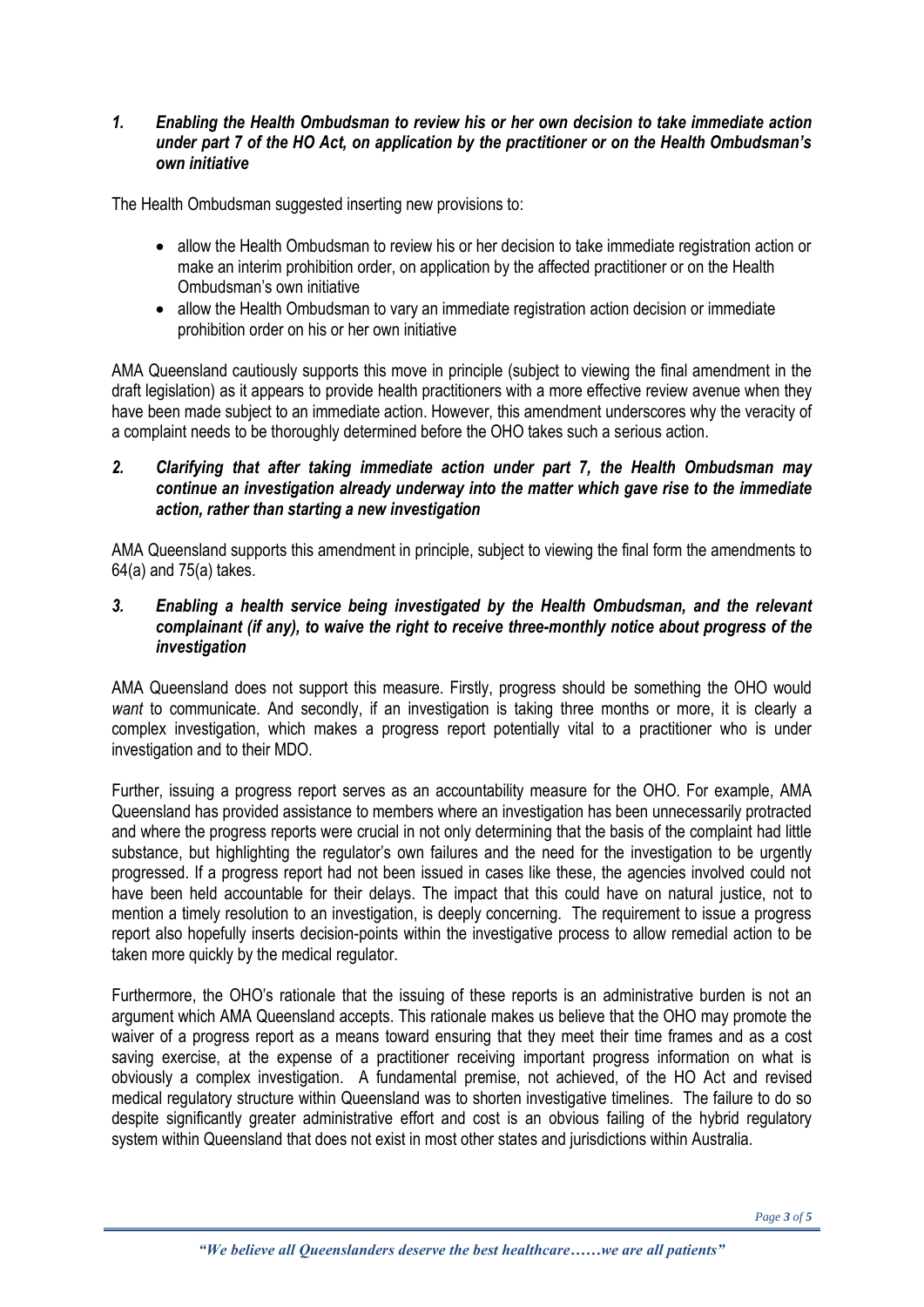If the Government acts contrary to our advice and includes this amendment in the bill at all, the Act should make provision that in the instance where someone has waived their right to a progress report, they can similarly later request to once again be provided with three monthly reports without question, and a report on progress to date should be promptly provided if more than three months has passed since the initial waiver was given.

#### *4. Clarifying that, in addition to the existing grounds in section 44, the Health Ombudsman can decide to take no further action on a complaint or other matter if it is in the process of being resolved by the Health Ombudsman or another entity*

The Health Ombudsman suggested amending section 44 (Decision to take no further action on a matter) to expand the grounds on which the Health Ombudsman may decide to take no further action in relation to a matter to include that the Health Ombudsman reasonably considers the matter is being adequately dealt with by the Health Ombudsman or another entity.

The Health Ombudsman's rationale is that this would allow the Health Ombudsman the discretion to take no further action in relation to a complaint being dealt with by another entity. In order for us to give this due consideration, we would need to understand what the definition will be for the term "other entity." We therefore highly recommend that when the bill is drafted, consideration is given to inserting a definition for the term entity. We will make further comment on this at that time.

# **Un-actioned Committee Report Recommendations**

It is the view of AMA Queensland that the remaining recommendations on reform for the Office of the Health Ombudsman (OHO), contained within the Health, Communities, Disability Services and Domestic and Family Violence Prevention Committee Report No. 31, released in December 2016, could provide some efficiencies in helping the OHO and AHPRA to reach timely conclusions to investigations.

We note that with the exception of the Committees third recommendation, which requires the OHO and AHPRA to work together, the Government has accepted these recommendations and will do further policy work with the Department of Health.

For the benefit of this work, AMA Queensland will address our thoughts on the recommendations and the suggested amendments below.

## **Recommendation 1: That the Queensland Government investigate the merits of amending the** *Health Ombudsman Act 2013* **to introduce a joint consideration process for health service complaints between the OHO and AHPRA and the National Boards.**

AMA Queensland supports this recommendation if it can be shown to improve the time it takes to handle and finalise complaints and increases medical input into early triage and decision-making. It must be recognised that an intended aim of such an early triage, medical informed assessment would be to allow fewer cases to proceed through to formal investigation. AMA Queensland is also concerned that without proper resourcing, even this new process could fail to inefficiency.

In this context, AMA Queensland would implore the Queensland Government to examine the resourcing of the Office of the Health Ombudsman as part of its response to the Committee's report and as part of the next budget cycle. Given the 2015-16 budget for the OHO of \$14 million proved to be insufficient due to the organisation completing that year with a budget overspend of 15 per cent,<sup>1</sup> there should be scope for a discussion on whether further resourcing is needed. Alternatively, given the requirement to bring greater medical scrutiny and triage to matters as early as possible, it may be more appropriate to consider the resourcing implications for QBMBA and AHPRA, being the bodies required to provide the additional clinical and regulatory expertise currently deficient from OHO processes.

**.** 

<sup>1</sup> OHO, *Annual Report 2014-15,* 2015, p 56